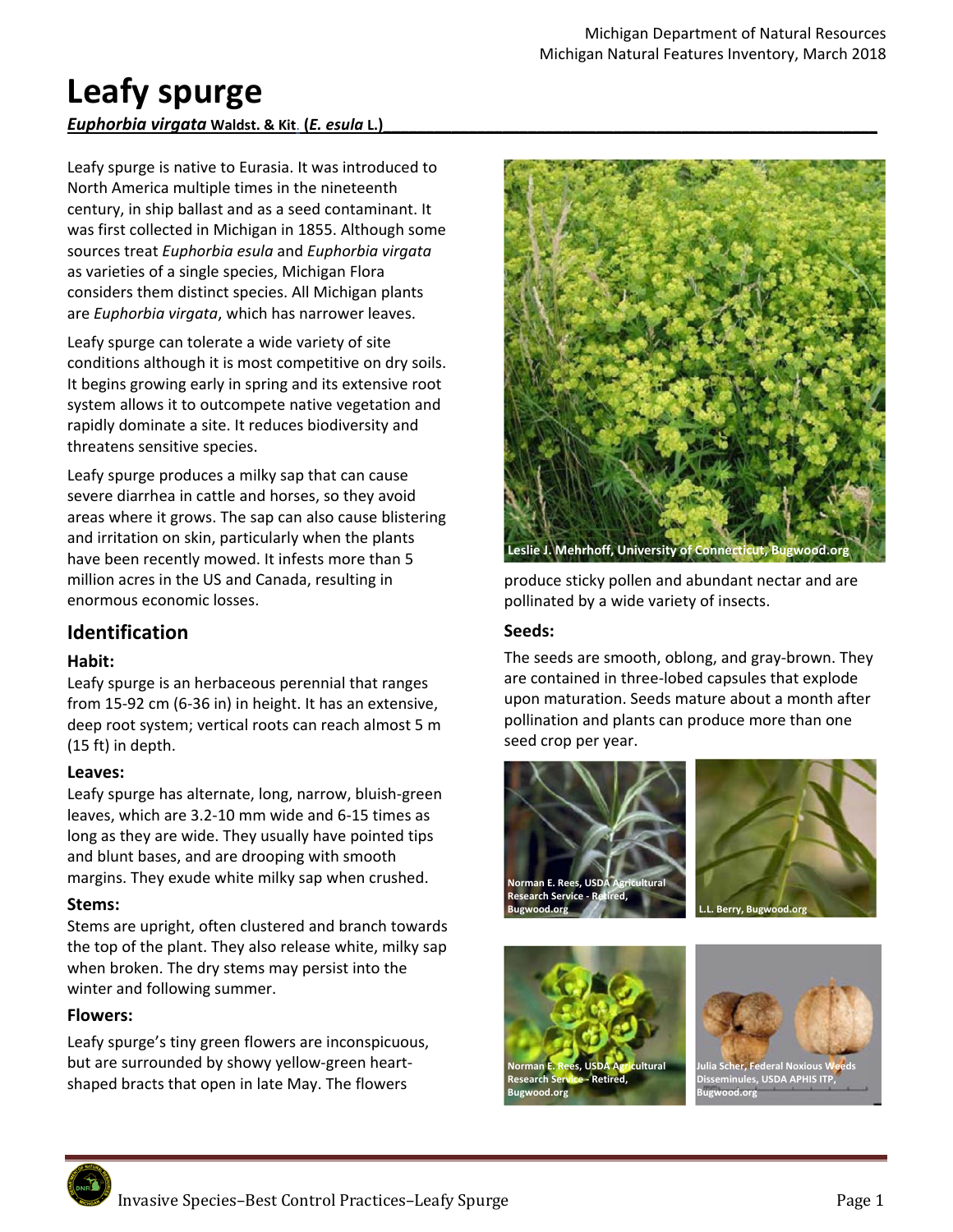# **Root:**

The extensive woody root system has lateral roots that extend up to 15 feet from the deep taproot.

## **Habitat:**

Leafy spurge invades sunny open sites, including roadsides, railroad tracks, pastures, hayfields, grasslands and open woods. It tolerates a wide range of soil moisture.

# **Similar Species**

The related, invasive cypress spurge (*Euphorbia cyparrisias*) also has milky sap, but the leaves are less than 3 mm wide and the floral bracts are much smaller-3-6 mm wide compared to 8-16 mm.



**Cypress spurge** 

Flowering spurge (*Euphorbia corollata*) has white 5‐ petaled flowers and shorter leaves that are not droopy.



**Flowering spurge** 

Milkweeds (*Asclepias* spp.) have milky sap but they are larger plants with distinct long seedpods.





The leaves of butter and eggs (*Linaria vulgaris*) are even narrower than cypress spurge and their large, showy flowers are arranged along a terminal spike.



**Butter and eggs** 

# **Reproduction/Dispersal**

Leafy spurge is an herbaceous, creeping perennial that reproduces by seed and vegetatively from the root crown and root buds. Its small, green flowers are nestled in large, clustered yellow‐green bracts, which develop in late spring. Flowers bloom by early summer and can bloom into the fall. Upon maturation in late summer and fall, the seed capsules explode, scattering seeds as far as 15 feet. Leafy spurge seeds have a high germination rate and can remain viable in the soil for over 5 years. Root fragments can also sprout to produce new plants.

# **Best survey period**

It is easiest to detect leafy spurge in spring when the showy bracts first appear, through fall when it senesces. The bracts provide a bright contrast to adjacent vegetation and it is easily overlooked prior to their formation. With practice, leafy spurge can be detected at other times by its knee‐high, leafy stems that have a bluish‐green cast to them.

# **Planning a control program**

Resources for invasive species control invariably fall short of the actual need, so it is important to prioritize sites for treatment and plan carefully. Assessing the scope of the problem is a critical first step:

- Map known populations.
- Identify leading edges and outliers.
- Is the species widely dispersed throughout the region or is it just beginning to appear?
- How is the species behaving in your area? Is it spreading rapidly?
- Identify potential dispersal pathways and monitor them; is the population along a pathway or stream?
- Does it lie in the path of road-mowing crews that might spread it further? Are there construction sites in the area where it might be introduced in fill dirt?
- Does it occur in high quality habitat or on important recreational, hunting or fishing lands?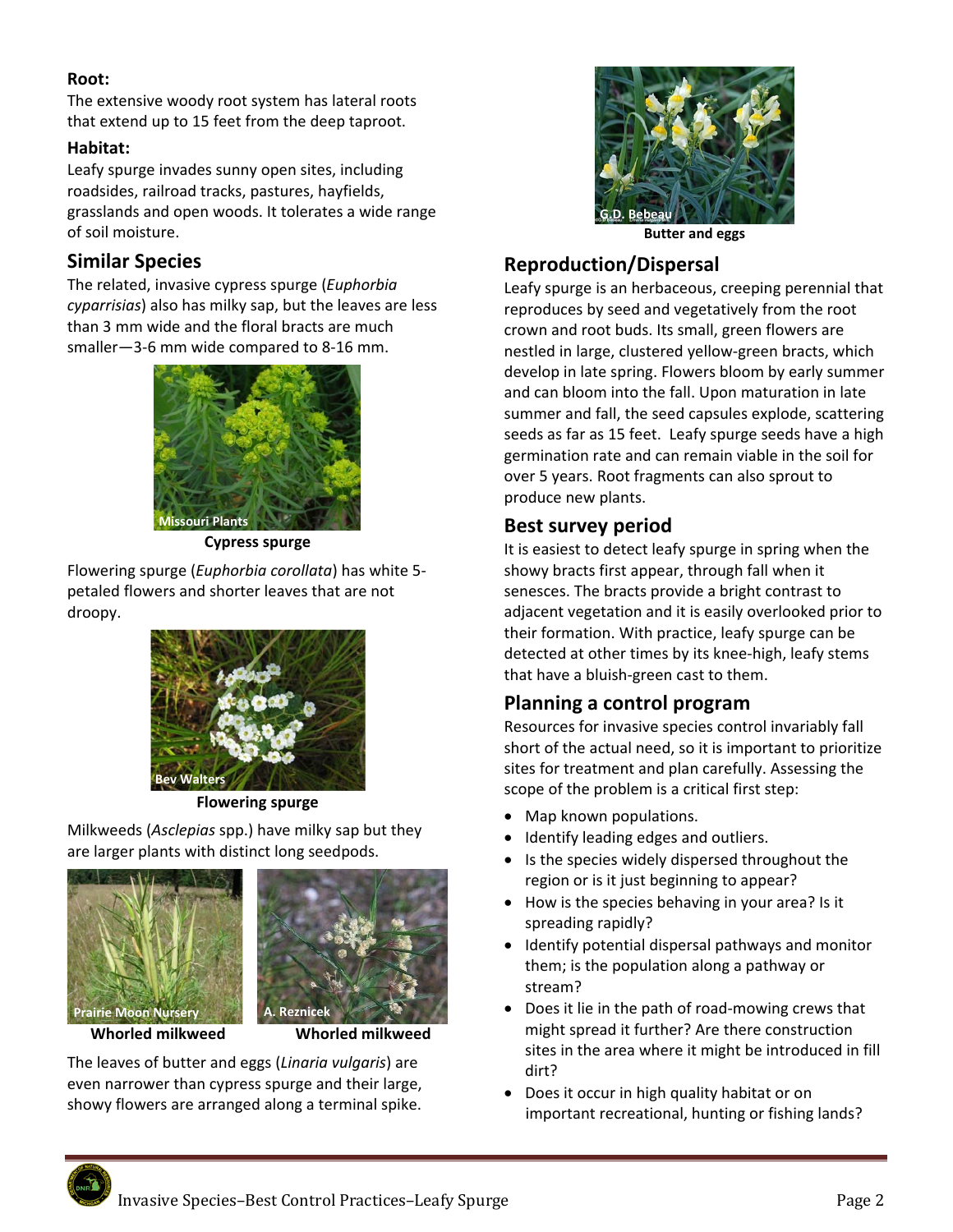Given this information, develop a strategy for control:

- 1. Prioritize high value sites where treatment success can be achieved.
- 2. Prevent further spread by monitoring the leading edges and outliers.
- 3. Choose appropriate control methods, given site conditions and available resources.
- 4. Determine whether any permits are required (e.g., herbicide application in wetlands, prescribed burning)?
- 5. Eradicate smaller satellite populations.
- 6. Treat larger core infestations
- 7. Monitor to ensure desired results are being achieved; adapt management to improve success.

# **Documenting occurrences**

In order to track the spread of an invasive species on a landscape scale, it is important to report populations where they occur. The Midwest Invasive Species information Network (MISIN) has an easy‐to‐use interactive online mapping system. MISIN I‐phone and android phone apps are also available. Links to the MISIN and its phone apps are provided in the "On‐line resources" section. Herbaria also provide a valuable and authoritative record of plant distribution. The University of Michigan Herbarium's database can be searched online for county records of occurrence, for example. When leafy spurge is first encountered in a county where it had not been known previously, specimens should be submitted to the Herbarium to document its presence. Check the "Online Resources" section for links to both of these resources.

# **Control**

Leafy spurge has been one of the most difficult invasive plants to control due to its extensive, deep, and branching root system. It establishes quickly and deeply in the soil and is difficult to suppress. Early detection is paramount for cost-effective control. Established populations almost always require the use of chemicals in combination with one or more additional control measures.

# **Hand pulling**

Leafy spurge is nearly impossible to extract after the first year of establishment and hand‐pulling will only be effective on small, young infestations. The entire root should be removed or it will re‐sprout. Pulling should occur prior to seed production or it will facilitate its already highly effective explosive seed dispersal. Seedlings may be hand‐pulled as a follow‐up to other treatments.

Due to the potential for skin irritation, gloves should be worn when pulling.

## **Mowing**

Mowing alone does not eradicate leafy spurge, but repeated mowing during the growing season can reduce seed production. Mowing should be conducted at 2‐4 week intervals to ensure no flowers mature to produce seed. If it is not mowed prior to seed production, mowing will facilitate seed dispersal. Mowing can be used to boost herbicide effectiveness by producing a uniform cut surface for application. Herbicide should be applied 3‐5 weeks after mowing, so there is enough foliage to take up the herbicide effectively.

# *Mowing prior to July 15 may kill or displace ground nesting birds and this should be considered during planning.*

Mowing should be considered in the context of overall site conditions and management goals as there may be impacts to desired species.

# **Intensive cultivation**

In sites where management goals allow for intensive cultivation, eradication is possible over 1‐2 years; however, considerable care must be taken not to spread roots into previously uninfested areas.

Cultivation has been successful when conducted 2‐4 weeks after spring emergence, at a depth of 4" and repeated at 3 week intervals until the ground freezes. Cultivating 3‐6" plants in the fall over 3 years has also shown success in some sites.

# **Grazing**

Leafy spurge is toxic to horses and cattle but sheep and goats can suppress populations by grazing. Where compatible with management goals and suitable for site conditions, this may be an effective control tool. Grazing should occur after floral bracts have developed but before seeds are produced, as seeds can be deposited and sprout after they have moved through the digestive system. Care should be taken to prevent grazing animals from spreading seed.

Significant suppression of leafy spurge has resulted when grazing is used in conjunction with fall herbicide application or biological control.

# **Chemical control**

Chemical controls are almost always necessary for effective control of leafy spurge and are best used for all but small, first year populations which have not yet established an extensive root system.

Invasive Species–Best Control Practices–Leafy Spurge **Page 3**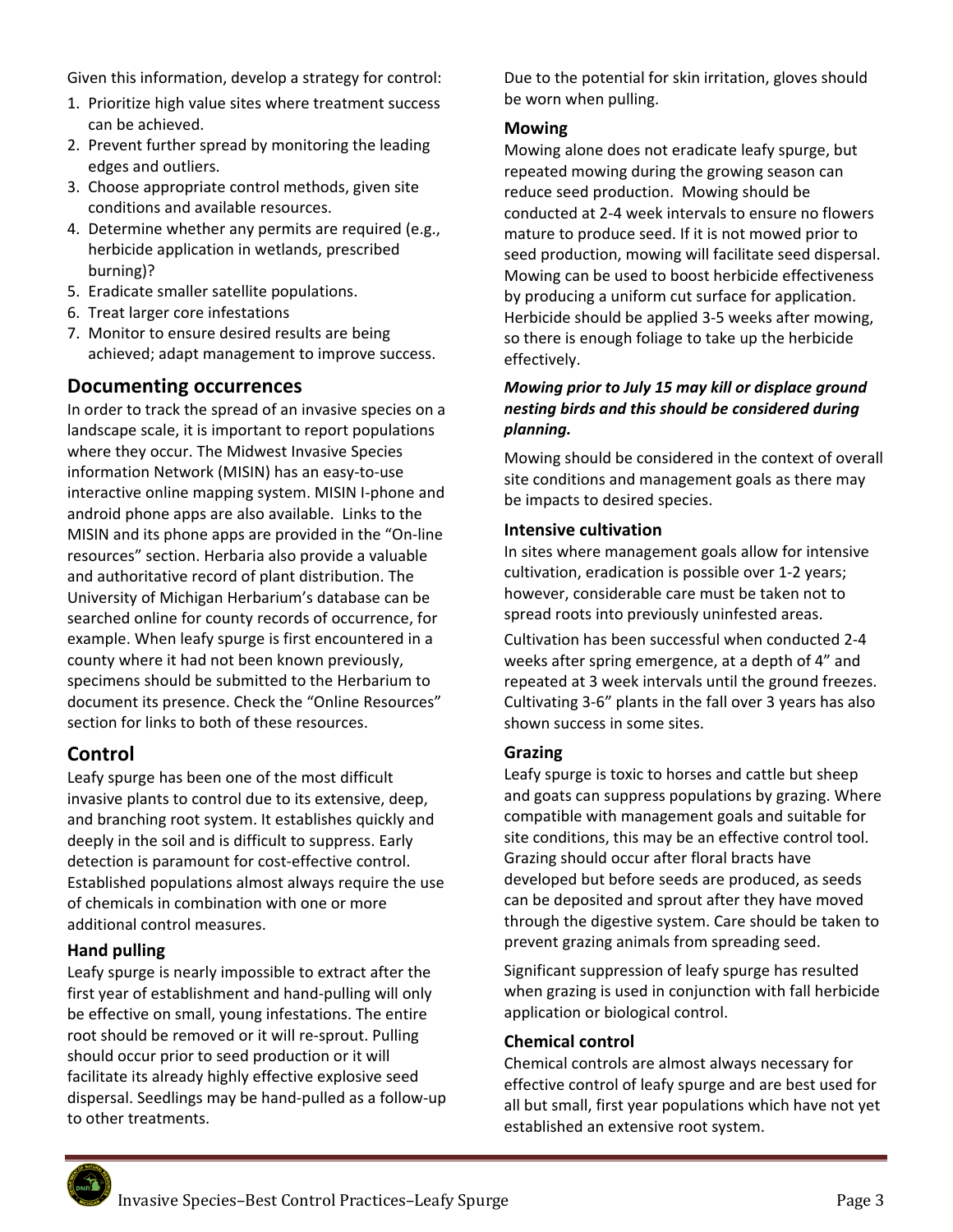Factors that should be considered when selecting an herbicide for use on a particular site include proximity to water or wetlands, presence or absence of desirable native vegetation, potential for erosion and the effectiveness of the herbicide under consideration on leafy spurge.

Every effort should be made to prevent infestations from reaching highly valued areas and to detect and respond to new infestations as early as possible, to minimize the need for wide‐scale use of these more persistent herbicides. Herbicides should only be used where successful control is important and likely.

#### **General considerations**

Anyone applying herbicides as part of their employment must become a certified pesticide applicator. In addition, certification is required for the use of some herbicides under any circumstances. The exam is administered by the Michigan Department of Agriculture and Rural Development and a link to their website is included in the "Online Resources" section.

A permit from the Michigan Department of Environmental Quality is usually required to apply herbicide where standing water is present—in wetlands, along streams, rivers or lakes, or over open water. A permit is also required for herbicide use below the ordinary high water mark along the Great Lakes or Lake St. Clair shoreline, whether or not standing water is present. A link to their website is included in the "Online Resources" section.

A number of adjuvants or additives may be used with herbicides to improve their performance including mixing agents, surfactants, penetrating oils and dyes. Some are included in premixed products while others must be added. Adjuvants do not work with all products; consult the product label to determine which adjuvants may be used with a specific herbicide formulation.

Dyes are useful in keeping track of which plants have been treated, as well as detecting spills on clothing or equipment. Some premixed herbicides include them or they can be added to others. Clothing dyes such as Rit® can be added to water soluble herbicides, while other products require oil‐based dyes. Consult the product label for specific instructions.

Crop Data Management Systems, Inc. (CDMS) maintains a database of agro‐chemicals that includes herbicide labels for specific products. Herbicide labels contain information on application methods and rates, specific weather conditions, equipment types, nozzles

etc., to provide the desired coverage and minimize the potential for volatilization or drift. They also contain critical information about the potential for damage to valuable non‐target species. A link to the CDMS website is included in the "Online Resources" section.

## *Read the entire pesticide label before use. Follow all directions on the label.*

#### **Herbicide specifics**

With the exception of glyphosate, which provides only moderate control of leafy spurge, chemicals shown to be most effective remain in the soil for long periods, require manure management and have restrictions due to the potential for contamination of ground and surface water.

**Glyphosate (**e.g., Roundup®, Rodeo®, Accord®) only provides moderate control of leafy spurge, but may be effective on small early detected populations over multiple years. It should be applied when seeds are forming in late summer and in the fall before a killing frost.

Glyphosate should be used with a vegetable oil based multi‐purpose adjuvant (e.g. SprayTech® Oil) on upland sites or a wetland‐approved non‐ionic surfactant (e.g., Cygnet Plus®) in wetlands.

Glyphosate is not selective and will kill desirable non‐ target species through overspray and drift, in some cases leading to increased erosion on site. Glyphosate works best at temperatures above 50 degrees.

**Imazapic** (e.g., Plateau®) has shown good results during the season of application, however, regrowth is significant the following year, requiring additional control effort. Imazapic should be applied in the fall prior to a killing frost and should be used with methylated seed oil.

#### **Aminoclopyrachlor + Chlorsulfuron** (e.g., Perspective®) and **Aminocyclopyrachlor +**

**Metsulfuron** (e.g., Streamline®) are also highly effective during the season of application but exhibit better control during the following season than Imazapic. They should both be applied to flowering plants or in the fall prior to a killing frost.

None of the latter three herbicides can be applied to water and they should not be used in areas with permeable soils, especially where the water table is shallow, as ground water contamination may result. They are persistent in the soil for months and can also impact surface water in soils with poor drainage or where groundwater is shallow. Buffer strips are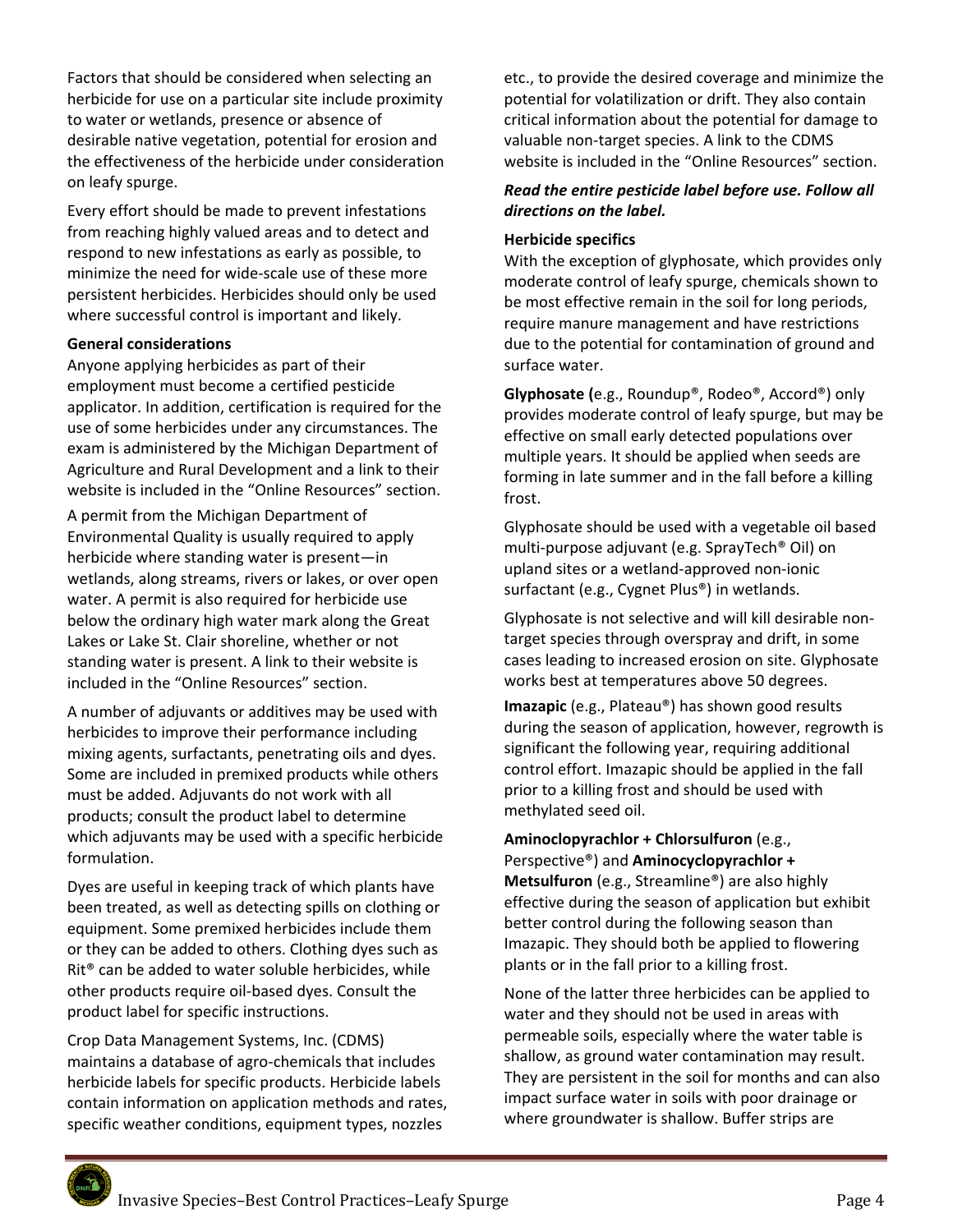recommended between areas of application and surface water features. Treated plants should not be composted as these herbicides can persist through the composting cycle. Manure management is also required.

#### **Foliar application**

The product label for the specific herbicide being used provides essential information on coverage; how much of the foliage should be treated and how wet it should be. Herbicide labels also contain information on specific weather conditions, application modes, equipment types, nozzles, etc., to provide the desired coverage and minimize the potential for volatilization or drift.

The herbicide applicator is responsible for managing drift and damage to non‐target vegetation. Wind speeds between 3 and 10 miles per hour are best for foliar herbicide spraying. At higher wind speeds, herbicide may be blown onto adjacent vegetation or water bodies.

At lower wind speeds, temperature inversions can occur, restricting vertical air movement. Under these conditions, small suspended droplets of herbicide can persist in a concentrated cloud and be blown off‐ target by variable gusts of wind. Ground fog indicates the presence of a temperature inversion, but if no fog is present, smoke movement on the ground can also reveal inversions. Smoke that layers and remains trapped in a cloud at a low level indicates an inversion, while smoke that rises and dissipates indicates good air mixing.

In hot, dry weather, herbicide can evaporate rapidly. Setting equipment to produce large droplets can help compensate for this. In general, follow all directions on the label of the specific herbicide being used, in order to prevent damage to non‐target vegetation or water bodies.

#### **Prescribed Fire**

#### **General considerations**

Permits are usually required before a prescribed fire. The Michigan Department of Natural Resources (DNR) is responsible for issuing burn permits in the Upper Peninsula and Northern Lower Peninsula unless a municipality wishes to do so. Municipalities located in the Southern Lower Peninsula issue burn permits under authority of the state law. A link to the DNR local fire contacts web page is included in the "Online Resources" section. In the Southern Lower Peninsula, contact the local Fire Marshall for permits and more

information. In many situations, insurance is required before a permit is issued, to cover the cost of damages if the fire should escape.

Before initiating a program of prescribed fire, a written burn plan establishing the criteria necessary for starting, controlling, and extinguishing a burn is required. The burn plan includes details such as specific weather conditions, locations of fire control lines, ignition pattern, equipment and personnel needed, contingency plans, and important phone numbers. The burn plan is essentially the prescription for how to conduct the burn safely while accomplishing the management objectives.

#### **Fire specifics**

Spring burning can be useful in fire‐adapted communities, but prescribed burning alone does not provide effective control of leafy spurge and is not recommended. Fire will usually control seedlings, however, its impact to older plants is variable, depending upon fire intensity. Established plants quickly re‐sprout after fire and multiple years of treatment are required.

Fire can also stimulate seed germination, increasing leafy spurge's ability to compete with desirable plants. Burning should be followed up with seedling management by hand‐pulling, chemical application, or burning with a hand‐held propane torch.

Prescribed burning should be implemented to meet specified management goals in accordance with specific site conditions. Fire may pose a risk to desirable plants; however, it may benefit other fire‐ adapted species such as prairie grasses, resulting in improved competition with leafy spurge. This should be considered during planning.

#### **Hand‐held propane torch**

Freshly emerged seedlings can be quickly killed with a handheld propane torch, but should be done when conditions are not too dry, to minimize risk of unintentional fire. As the first‐year plants develop taproots and extensive branching, this method becomes less effective.

#### **Interseeding**

Interseeding alone has not provided effective control of leafy spurge. However, competitive grasses such as big bluestem can suppress populations once they are well established and interseeding may enhance other treatment efforts. However, when using herbicides with residual soil activity, forbs should not be planted during this time.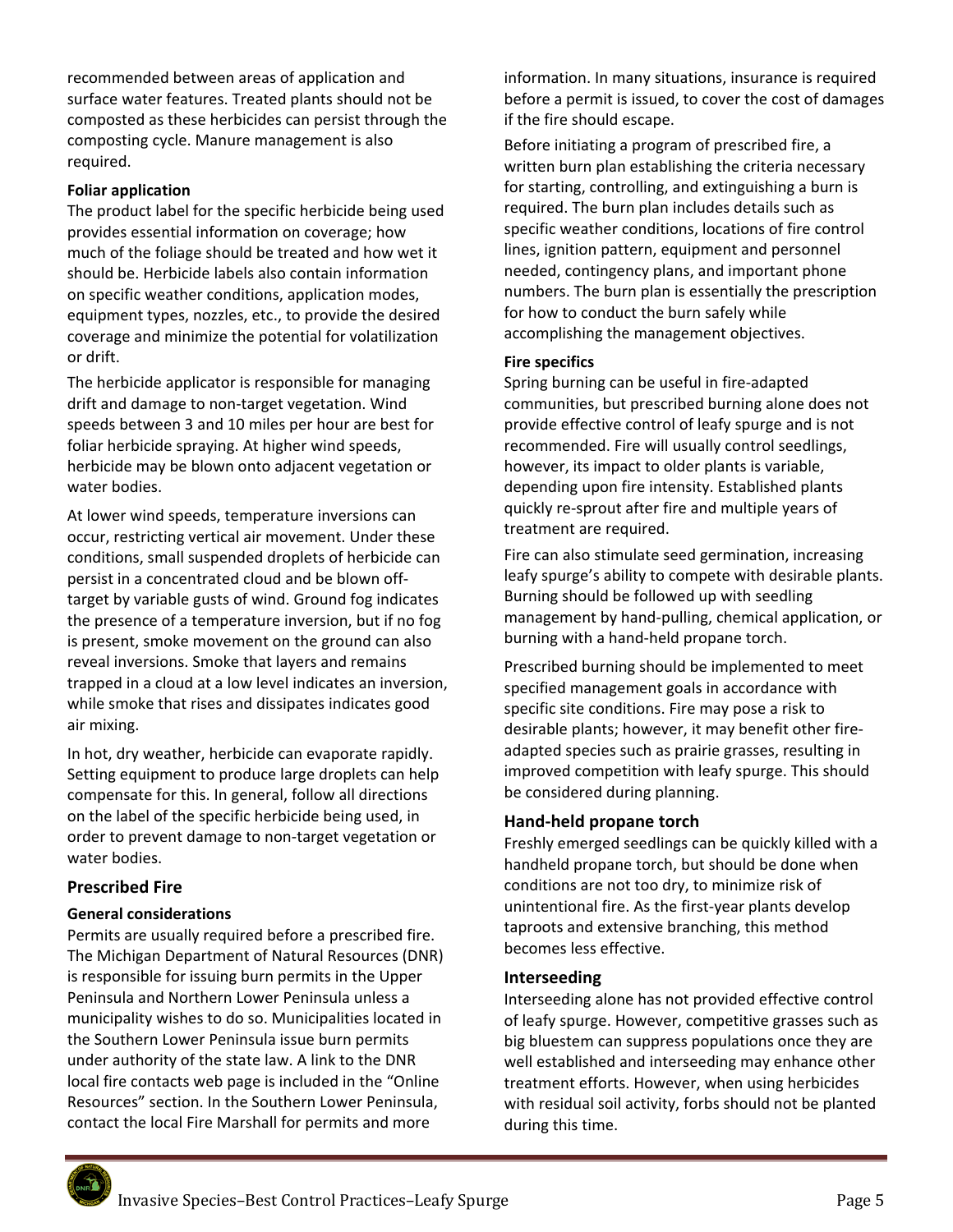Assessment of the native seed bank prior to control efforts will help determine whether interseeding is needed.

## **Manipulation of the canopy**

Leafy spurge can colonize openings in forests, however little data exists for its shade tolerance. Manipulation to close the canopy is likely to discourage further colonization; however, this should be investigated further.

# **Biological control**

Biological control implemented in the western range lands and has been highly successful when employed in combination with grazing over a period of 4‐5 years. The recommended agents, *Aphthona nigriscutis*, *A lacertosa*, and *A. czwalinae*, bore the root as larva and feed on foliage as adults.

Biological control can only be employed where it is compatible with management goals and where biocontrol agents are permitted. Success may be enhanced when combined with grazing or chemical treatment.

# **Integrated control**

Integrated control first requires an understanding of the site management goals, the biology of leafy spurge and the environment in which it is growing. This information confers a combination of actions that collectively reduces its impact.

In Michigan, the most effective control of established populations of leafy spurge will likely be through a combination of chemical treatment or prescribed burning with follow‐up spot treatments by hand‐ pulling, targeted chemical application or burning with a hand‐held propane torch.

Grazing followed by fall chemical application has resulted in excellent control in the western range lands, and may be appropriate in Michigan sites where grazing is compatible with management goals.

Interseeding in combination with other techniques may enhance control over time.

# **Disposal of plant parts**

Pulled plants should not be left on site or composted as root fragments can sprout. They should be disposed of in a manner that will ensure that their roots will dry out completely. In addition, if fruit is present, it should be burned or bagged and placed in a landfill. Where this is not possible, any resulting seedlings will require monitoring and control.

Although landscape waste cannot generally be disposed of in landfills, Michigan law permits the disposal of invasive species plant parts. See the "Online resources" section for a link to the relevant legislation.

# **Online resources:**

#### **CDMS ‐ herbicide labels**

http://www.cdms.net/LabelsMsds/LMDefault.aspx?t=v

#### **Fire Effects Information System, Pastinaca sativa**

http://www.fs.fed.us/database/feis/plants/forb/eupesu/all.html

#### **Invasive.org**

http://www.invasive.org/

**Michigan Department of Agriculture and Rural Development—Pesticide Certification**  www.michigan.gov/pestexam

**\_\_\_\_\_\_\_\_\_\_\_\_\_\_\_\_\_\_\_\_\_\_\_\_\_\_\_\_\_\_\_\_\_\_\_\_\_\_\_\_\_\_\_\_\_\_\_\_\_\_\_\_\_\_\_\_\_\_\_\_\_\_\_\_\_\_\_\_\_\_\_\_\_\_\_\_\_\_\_\_\_\_\_\_\_\_\_\_\_\_\_\_\_\_\_\_\_\_\_\_\_\_\_\_\_\_\_\_\_\_\_\_\_\_\_\_\_\_\_\_\_\_\_\_\_\_\_\_\_\_\_** 

# **Michigan Department of Environmental Quality—Aquatic Nuisance Control**  www.michigan.gov/deqinlandlakes

http://www.michigan.gov/deq/0,4561,7‐135‐3313\_3681\_3710‐‐‐,00.html

**Michigan Department of Natural Resources—Local DNR Fire Manager contact list**  http://www.michigan.gov/dnr/0,4570,7‐153‐30301\_30505\_44539‐159248‐‐,00.html

# **Michigan Invasive Species Coalition:**

http://www.michiganinvasives.org/

#### **Michigan's Invasive Species Legislation**

Natural Resources and Environmental Protection Act 451 of 1994, Section 324.4130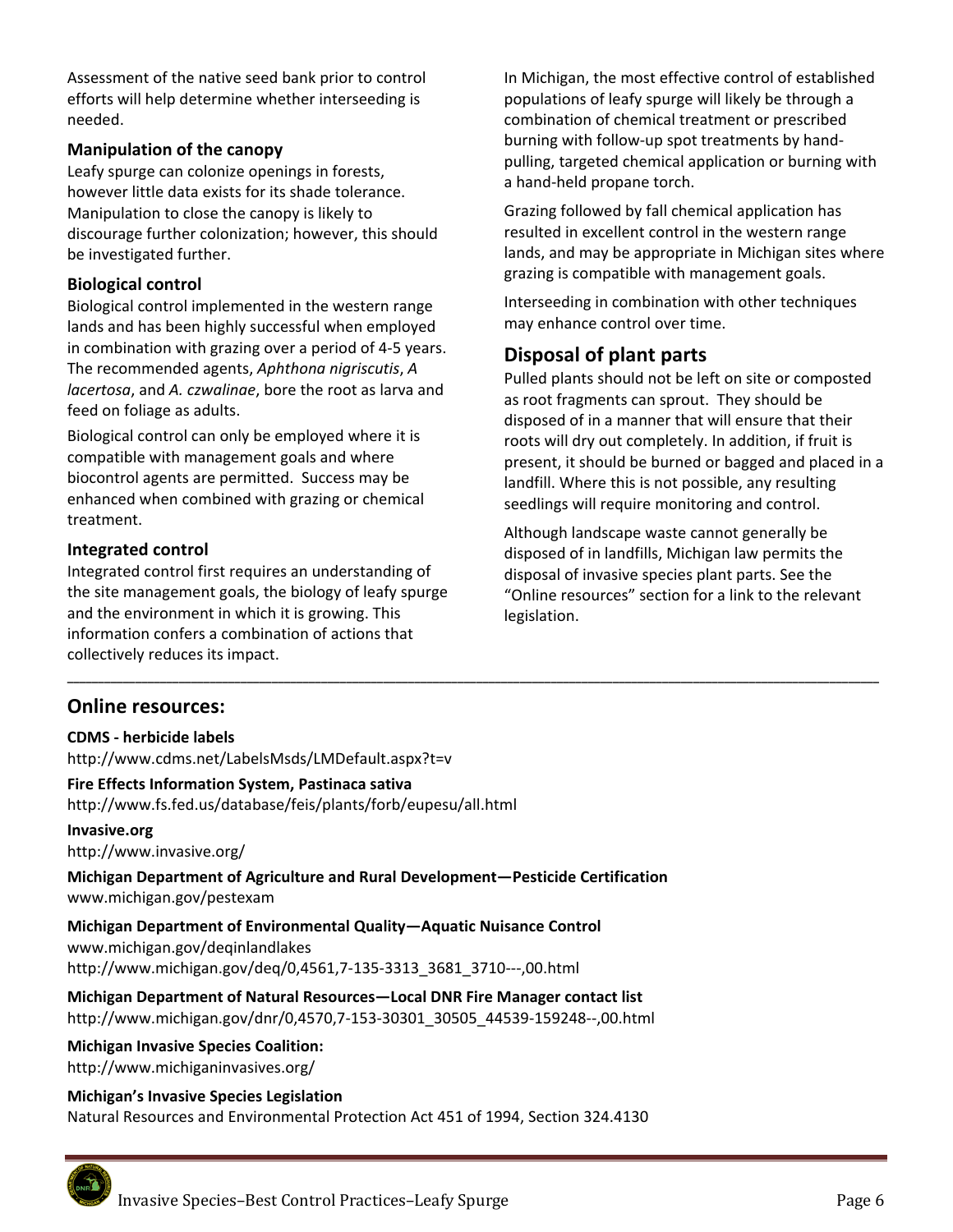http://legislature.mi.gov/doc.aspx?mcl‐324‐41301

## **Michigan Legislation—landscape waste, disposal of invasive species plant parts**

Natural Resources and Environmental Protection Act 451 of 1994, Section 324.11521, 2 (d) http://legislature.mi.gov/doc.aspx?mcl‐324‐11521

**Midwest Invasive Species Information System:**  https://www.misin.msu.edu/

**Midwest Invasive Plant Network's Invasive Species Control Database**  https://mipncontroldatabase.wisc.edu/

**MISIN Mapping Phone Apps:** http://www.misin.msu.edu/apps/

**The Nature Conservancy's Weed Control Methods Handbook: Tools and Techniques for Use in Natural Areas**  http://www.invasive.org/gist/handbook.html

**University of Michigan Herbarium ‐ Michigan Flora Online** http://michiganflora.net/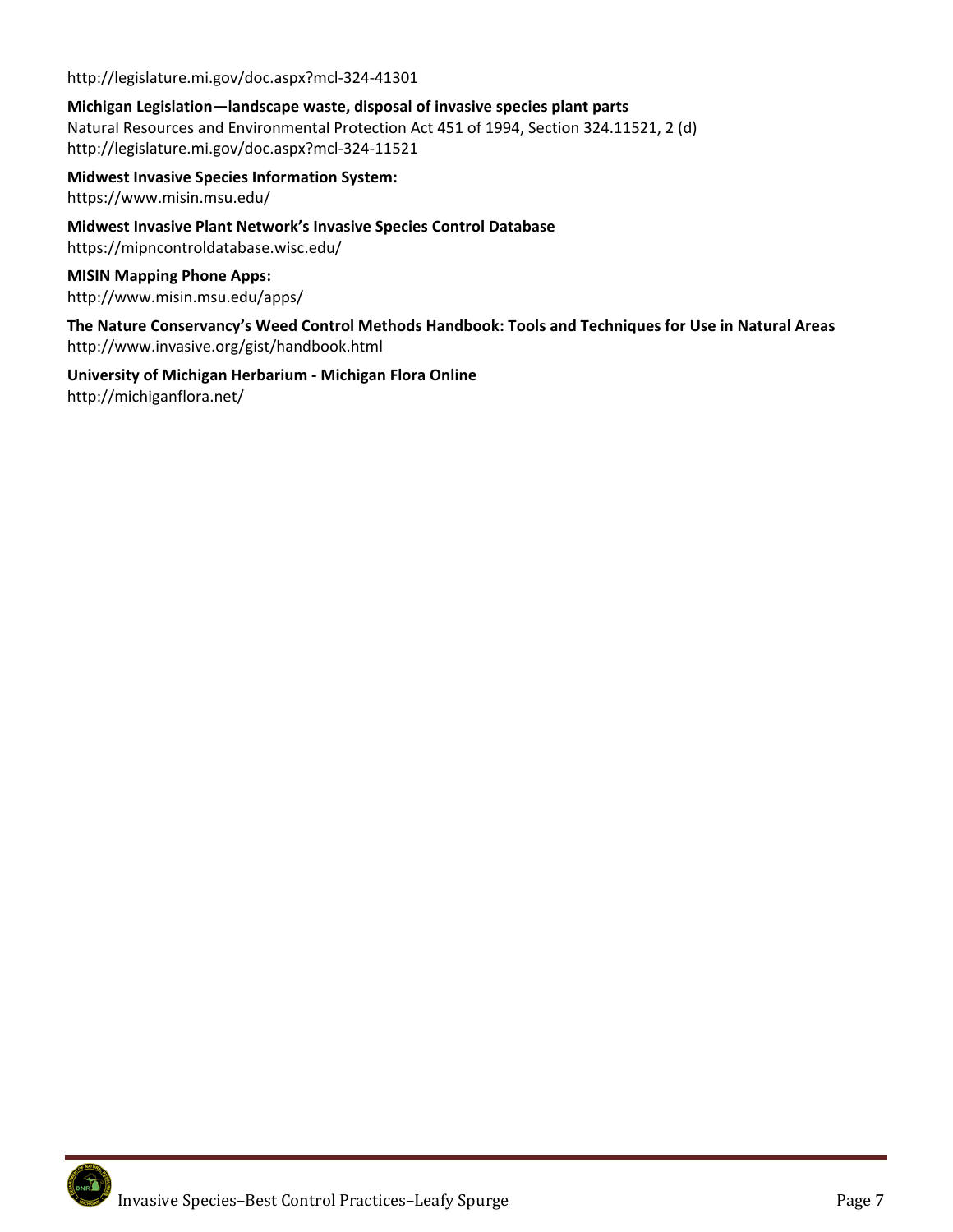# **Quick reference—Leafy Spurge**

This chart has been provided as a convenience, to summarize the pros and cons of each herbicide and to present details on adjuvants, concentrations, etc., that do not fit into the discussion in the preceding sections. Although every attempt has been made to ensure accuracy, the product labels for the listed herbicides are the ultimate authority for their usage. Where there are conflicts, always follow the label directions. Techniques are listed in order of general preference by MDNR Wildlife Division staff but not all are suitable for wetlands or sensitive sites. Site conditions vary—choose a method that is best suited to conditions on the site being treated.

Anyone using herbicides in the course of their employment is required to be a certified pesticide applicator. Treatment in wetlands or over open water requires a permit from the Michigan Department of Environmental Quality.

These chemicals are available in a variety of formulations and concentrations. In some cases, concentration is listed below as a percentage of the active ingredient (AI) to facilitate use of different products. Where this is not possible, the label recommendation for the example product/brand is used. Always follow all directions on the product label including mixing instructions, timing, rate, leaf coverage and the use of personal protective equipment.

|              | <b>Herbicide</b>                                                                      | % A.I.                                     | <b>Adjuvant</b>                                                                                                         | <b>Timing</b>                                                            | <b>Pros</b>                                                             | Cons                                                                                                                                                                                                                                                                                                                                                                                                                                          |
|--------------|---------------------------------------------------------------------------------------|--------------------------------------------|-------------------------------------------------------------------------------------------------------------------------|--------------------------------------------------------------------------|-------------------------------------------------------------------------|-----------------------------------------------------------------------------------------------------------------------------------------------------------------------------------------------------------------------------------------------------------------------------------------------------------------------------------------------------------------------------------------------------------------------------------------------|
| Foliar Spray | Glyphosate<br>(e.g.,<br>Roundup <sup>®</sup> ,<br>Rodeo <sup>®</sup> ,<br>$Accord®$ ) | $1 - 3%$                                   | Some products<br>already contain a<br>surfactant - if not,<br>add one (e.g.,<br>Cygnet Plus®,<br>NuFilm $IR^{\circ}$ ). | Apply to rosettes<br>in fall or spring or<br>when plants are<br>bolting. | Some products<br>approved for use<br>in wetlands.                       | Non-selective!<br>Use only when few<br>or no natives are<br>present.                                                                                                                                                                                                                                                                                                                                                                          |
| Foliar Spray | Imazapic<br>(e.g.,<br>Plateau®)                                                       | $6-12$ fl oz/A<br>$(0.1 - 0.2)$<br>a.i./A) | Add methylated<br>seed oil to the<br>mixture as per<br>label instructions.                                              | Apply in fall<br>before a killing<br>frost.                              | Initial effective-<br>ness is high.<br>Residual effect on<br>seedlings. | Persists in soil for<br>months--this can be<br>good or bad.<br>Potential to<br>contaminate surface<br>water runoff.<br>Can't use in porous<br>soils or areas with<br>high water table as it<br>can contaminate<br>groundwater.<br>Persists in decaying<br>plant materials and<br>manure of animals<br>that have grazed on<br>treated lands--do not<br>compost.<br>Buffer strip between<br>treatment area and<br>surface water<br>recommended. |